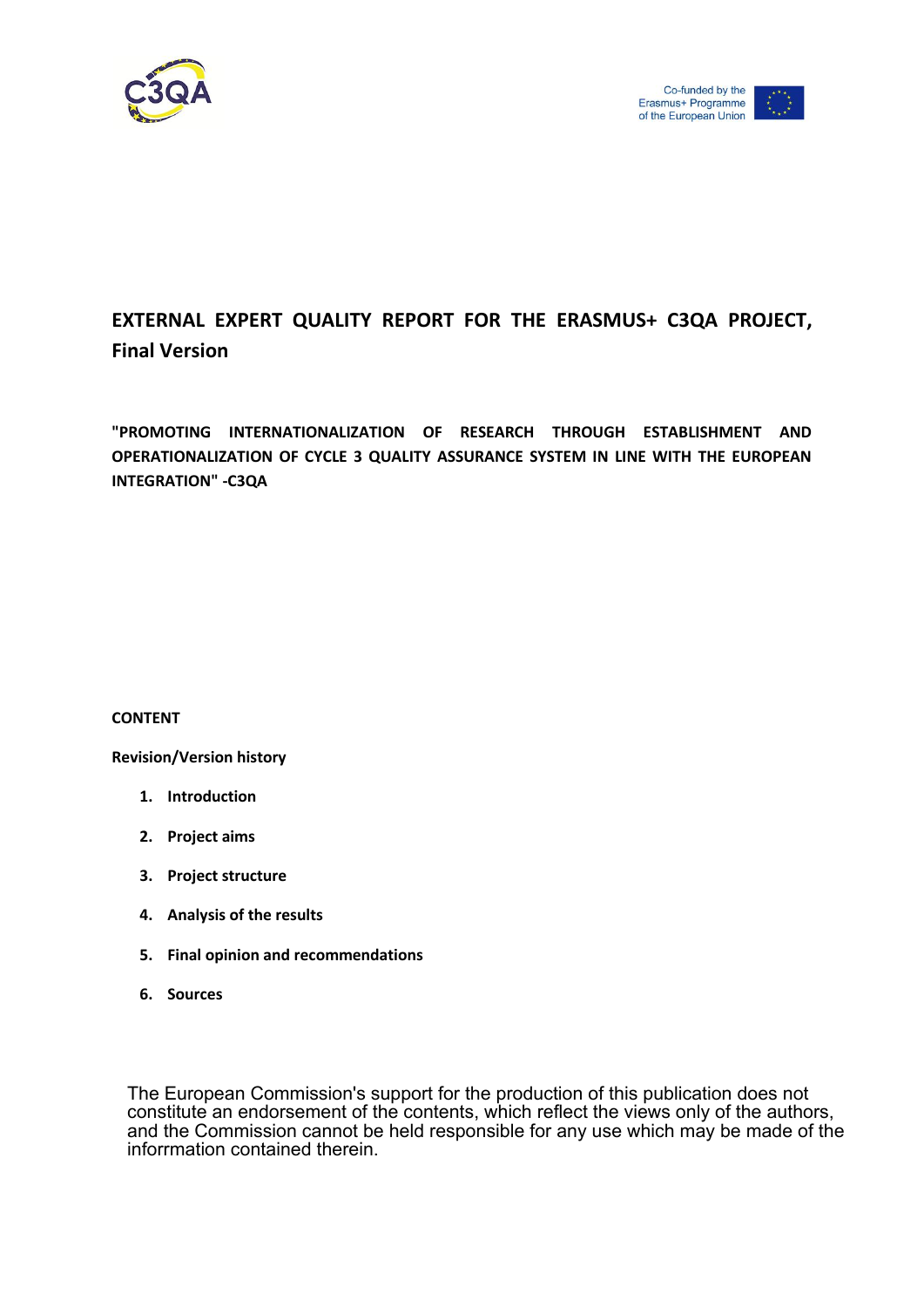



### **Revision/version history:**

**Version 1.0:** Concept notes about structure of the Report sent to Project Coordinator.

**Version 1.1:** The draft version with preliminary findings, opinions, comments etc. sent to Project Coordinator together with list of the questions.

**Version/Revision 1.2:** The semi-final version with list of additional questions sent to Project Coordinator.

**Version/Revision 1.3 (Final Version):** After receiving the additional inputs from Project Coordinator and from Project partners responsible for different work packages, the Final expert QA Report is sent to Consortium.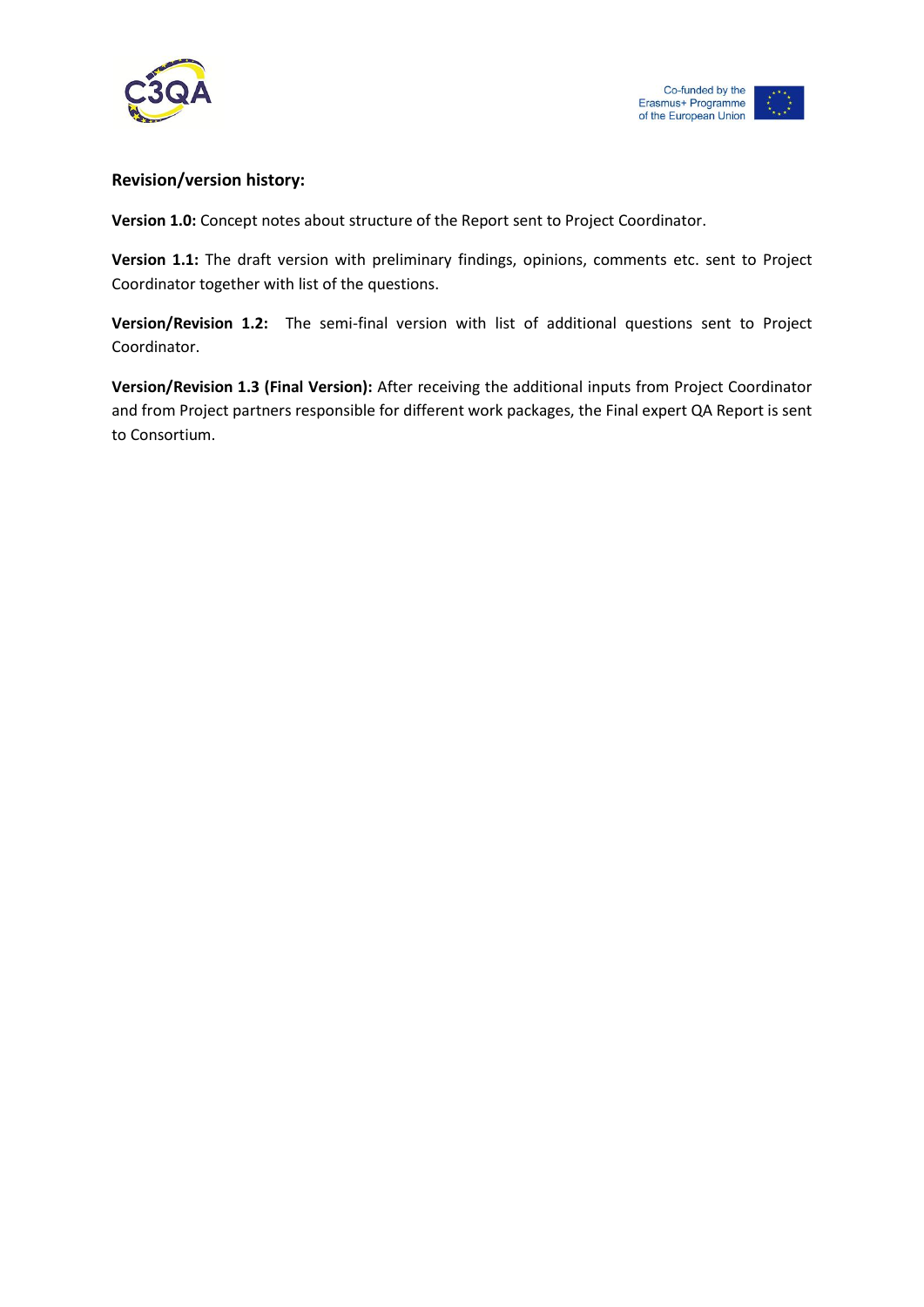

# **1. Introduction**

Higher education and research are the backbone of the European response to the challenges and rapid changes. Therefore, university should be able to respond to a great variety of requests and innovation processes which involve the new knowledge and highly trained staff. Quality Assurance System (QAS), among other prerequisites, is of a vital importance for European and national policies in the area of Higher Education Reforms. It is a systematic process of determining whether a product (in this case PhD holder) or service (Doctoral Education) meet specified requirements. This will ensure public confidence in the quality of doctoral education, as well as in the reliability of the third cycle in one country.- In 2005, the Salzburg Principles were adopted, that have become the pivot for initiating wide-ranging reforms in the area of the third cycle education. Briefly, these principles can be summarized in:

- 1. Achieving advancement of knowledge through the original research as a primary objective of a doctoral programme;
- 2. Embedding in institutional strategies and policies;
- 3. Increasing diversity of doctoral schools;
- 4. Considering early stage researchers as professionals with commensurate rights

Considering the crucial role of supervision and assessment in doctoral education based on a transparent contractual framework of shared responsibilities between different partners (doctoral candidates, supervisors, institutions and, if necessary, other partners; Achieving critical mass in doctoral education;

- 5. Defining the duration of study period within a doctoral programme;
- 6. Promoting innovative structures in third cycle education
- 7. Increasing mobility of doctoral students
- 8. Ensuring adequate funding of doctoral programmes

Realizing the relevance of reforming the doctoral education in 4 countries - Armenia, Kazakhstan, Mongolia and Ukraine, the Consortium led by the French University in Armenia Foundation, with the help of the EU partners from France, Spain and Poland, submitted and later launched the project entitled "C3QA - Promoting internationalization of research through establishment and operationalization of cycle 3 quality assurance system in line with the European integration".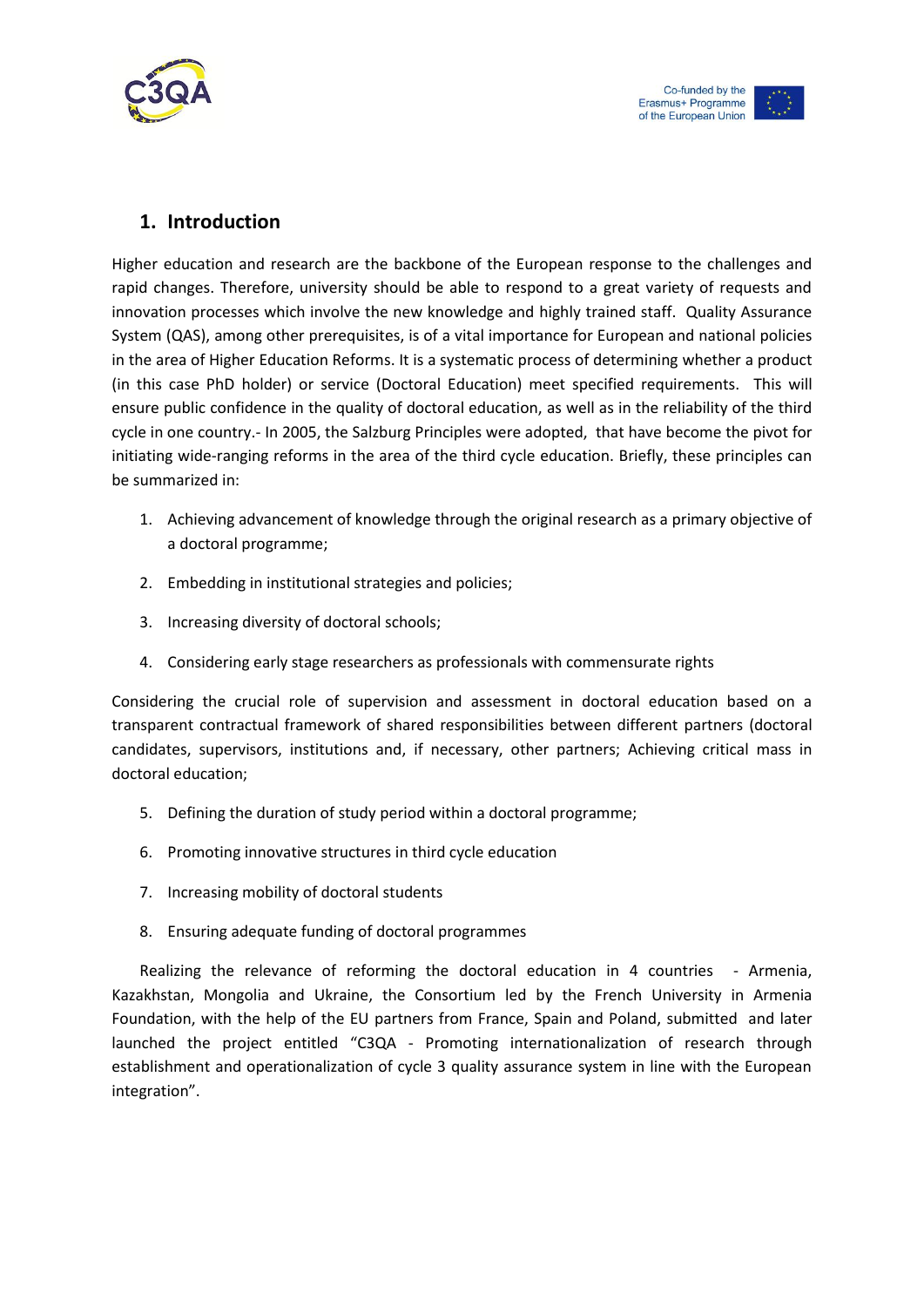

# **2. Project aims**

The main objective of the C3QA project is to launch and operationalize a robust quality assurance system for internationalization of Cycle 3 programs in Armenia, Kazakhstan, Mongolia and Ukraine. The specific objectives are:

- To develop/update national policy frameworks for cycle 3 programs in line with the Salzburg principles;
- To build on the capacity of the systems to efficiently operationalize the internal and external quality assurance systems for Cycle 3 programs;
- To establish an external and internal quality assurance systems to promote quality of Cycle 3 programs (leading to PhD degree);
- To promote internationalization of Cycle 3 programs with joint efforts of the key stakeholders and cross-regional cooperation.

The main outcomes of the project are synthesized in:

- 1. Improving regulatory frameworks for Quality Assurance (QA) of cycle 3 programs in 4 countries;
- 2. Proposing national level guidelines, standards and procedures of QA for cycle 3 programs to be approved by the national authorities;
- 3. Implementing a pilot accreditation of one cycle 3 program per each partner country by implementing proposed QAS methodology.
- 4. Equipping the participating HEIs with necessary Quality Assurance infrastructure.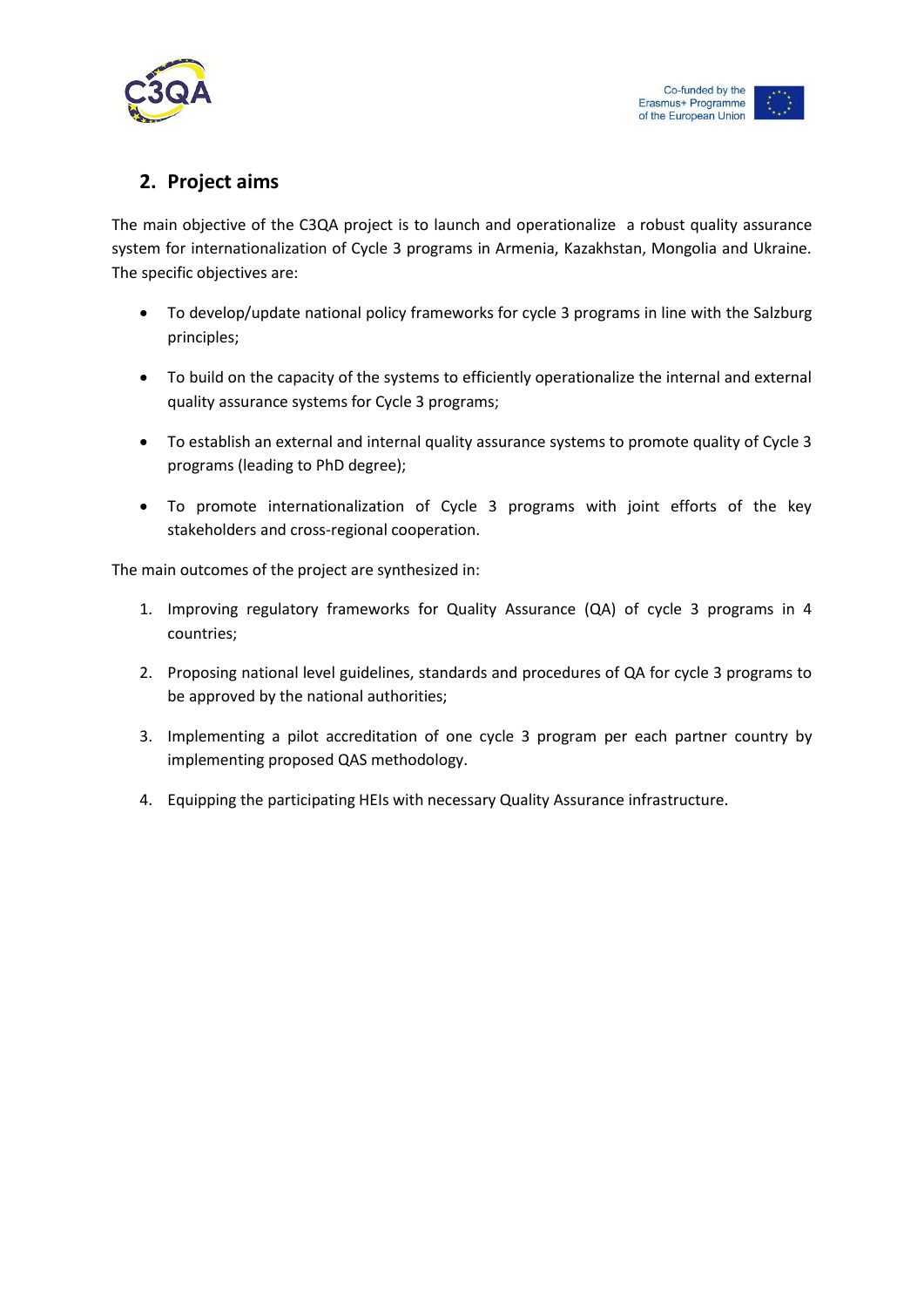

# **3. Project structure**

From the main outcomes the following operational work packages (WPs) and activities (Ai) are derived:

#### **WP 1: Capacity building**

- A1.1 Fact-finding;
- A1.2 Inter-project coaching with Tempus VERITAS project;
- A1.3 Training kit
- A1.4 Trained staff

# **WP 2: Development/revision of national policy framework of QA of Cycle 3 programs in Armenia, Kazakhstan, Mongolia and Ukraine**

A2.1 Synopsis of partner countries national policies, procedures and structures for Cycle 3 program QA in line with the Salzburg principles

A2.2 Regulatory frameworks (including standards and procedures) for QA of cycle 3 programs;

A2.3 Workshop on EQA of cycle 3

A2.4 National level guidelines on establishment of QA systems for cycle 3 programs for Armenia, Kazakhstan, Mongolia and Ukraine

## **WP 3: Development of internal and external QA systems for Cycle 3 programs**

A3.1 Synopsis of HEI approaches to IQA of Cycle 3 programs in line with the Salzburg principles

A3.2 Workshop on operationalization of EQA and IQA

A3.3 External QA bodies are established

A3.4 EQA body operationalization systems

A3.5 Internal QA systems are operational

A3.6 Internal quality assurance policy manuals for the PCIs are operational.

A3.7 Equipment purchase for EQA and IQA bodies

#### **WP 4: Pilot accreditation of Cycle 3 program providers**

4.1 Self-assessment reports by HEIs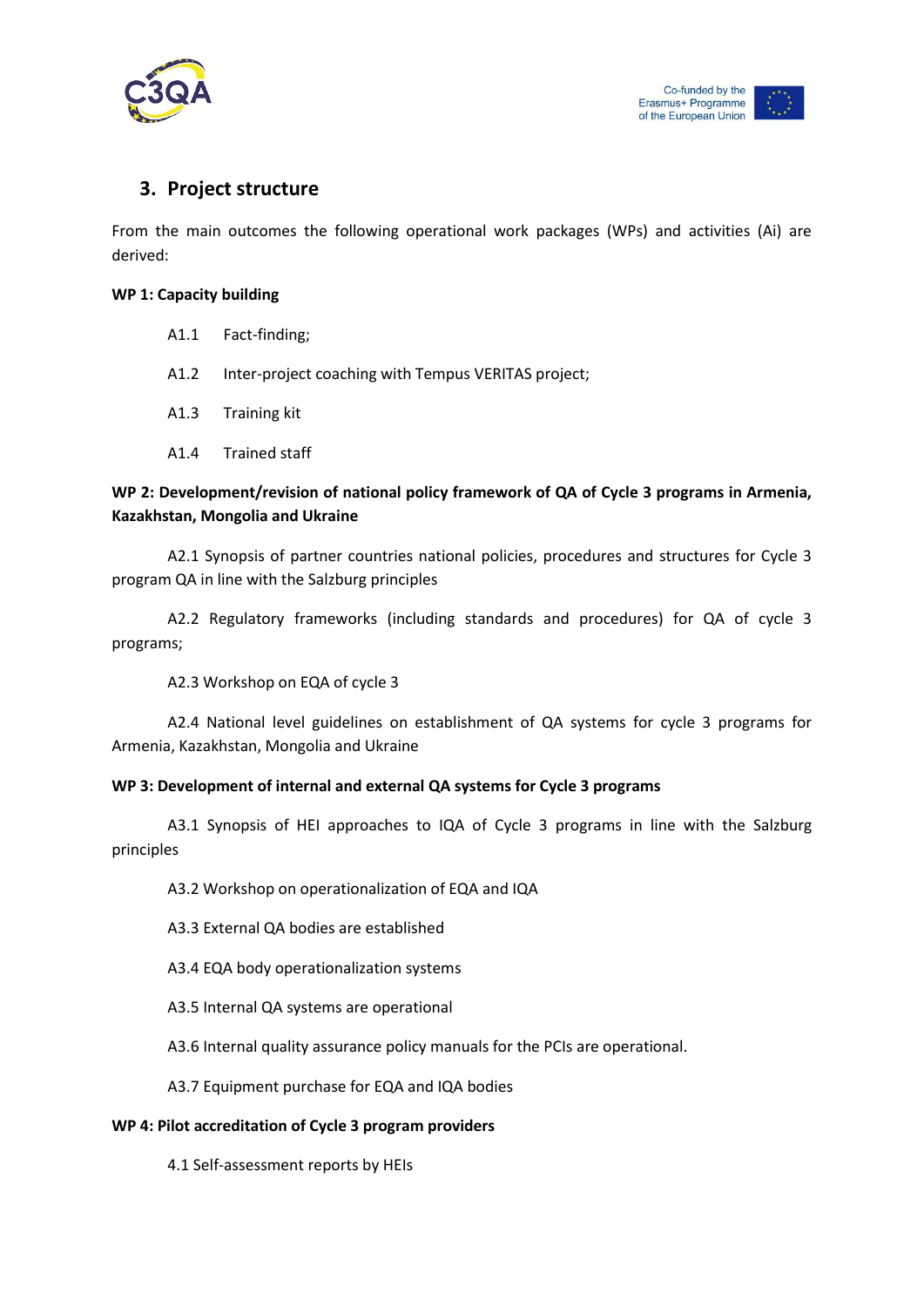

- 4.2 External evaluation of Cycle 3 programs providers by peers through site-visits
- 4.3 Accreditation of cycle 3 programs
- 4.4 Workshop on the lessons learnt
- 4.5 Refinement of the developed tools

The additional are standard work packages in order to ensure project flow and control

- **WP 5: Quality Control and Monitoring**
- **WP 6: Dissemination**
- **WP 7: Sustainability**
- **WP 8: Management of the project**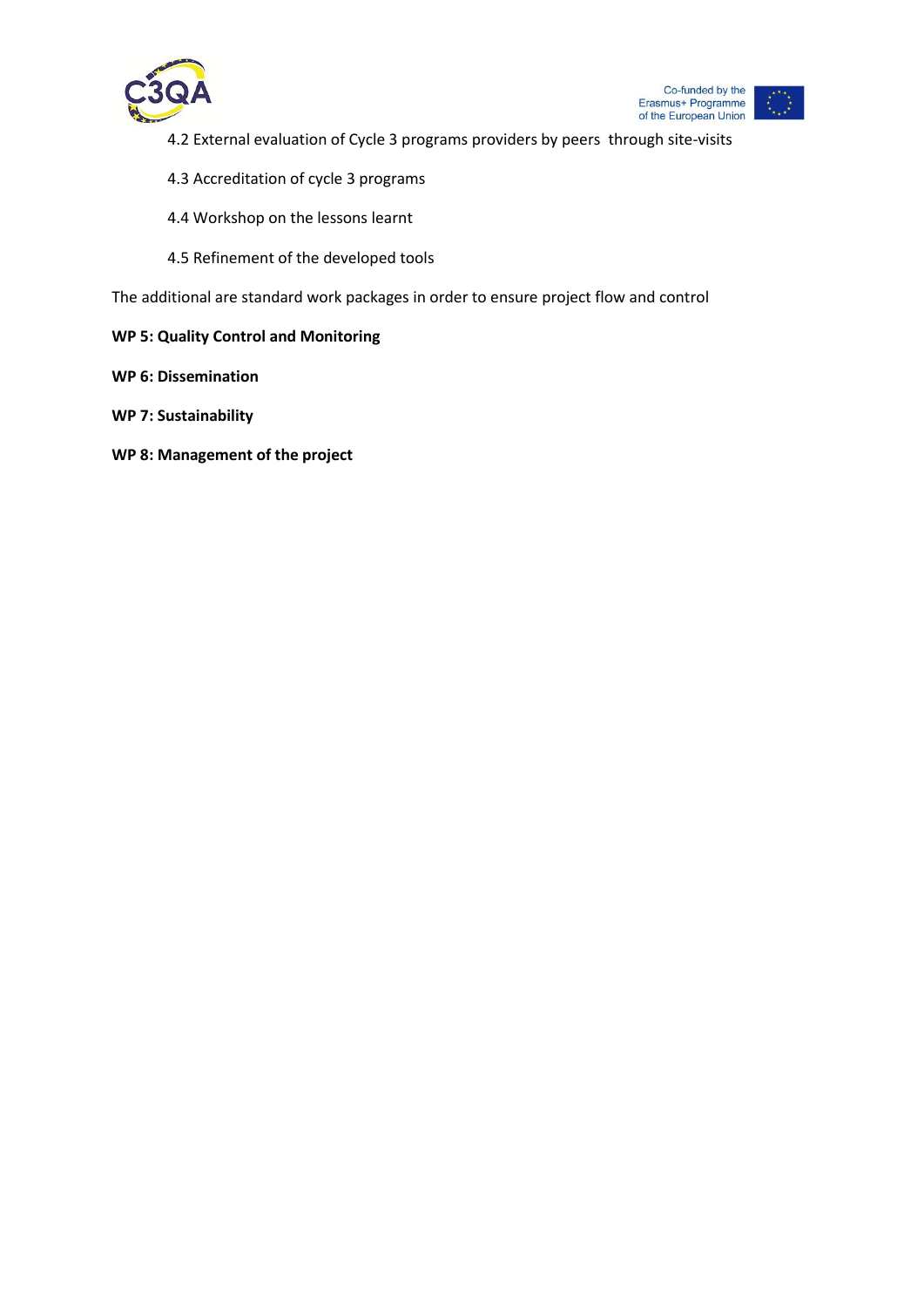

# **4. Analyse of the results**

The operational and standard activities are analysed emphasizing the strong (marked as green) and weak points (marked as red) of achieved results/deliverables. The analysis is based on inputs which were accessible for the analysis and audit (internet, documents, skype meetings, interviews with participants, etc.). It is done by each Activity or by group of them.

## **WP 1: Capacity building**

### **A1.1 Fact-findings**

### **Fact-finding Concept Note**.

This deliverable –refers to the methodology how to implement "fact findings" research. It is a well done document introducing the authors in the structure of the reports they should produce. This is a thoughtfully crafted well-done document representing the authors the structure of the reports that they needed to prepare for the project.

### **Fact-finding reports for Armenia, Ukraine, Mongolia and Kazakhstan.**

A relatively well done report with lots of general and particular information, which covers all aspects and challenges of doctoral education in partner countries (Armenia, Ukraine, Mongolia and Kazakhstan) with a good "state of the art" overview. The synthesis of fact-finding reports per country is done through elaboration of a document called "Synthesis of Issues and Propositions on Improvement of Legal Framework of the Cycle 3 Programme" : [https://c3](https://c3-qa.com/project-documents/) [qa.com/project-documents/](https://c3-qa.com/project-documents/)

In these documents, the main weaknesses are presented and issues and appropriate propositions for improvement are suggested. It presents a good example how to write some kind of narrative SWOT analyses.

#### **A1.2 Inter-project coaching with Tempus VERITAS project**

This activity is realised within thematic presentations within following workshops: - Lyon Workshop on Operationalization Techniques of IQA and EQA for Cycle 3 Programs, Alcala Workshop to Develop the Regulatory Frameworks for EQA within the Erasmus + C3QA Project in Alcala De Henares, Spain.

#### **A1.3 Training kit**

**A1.4 Trained staff**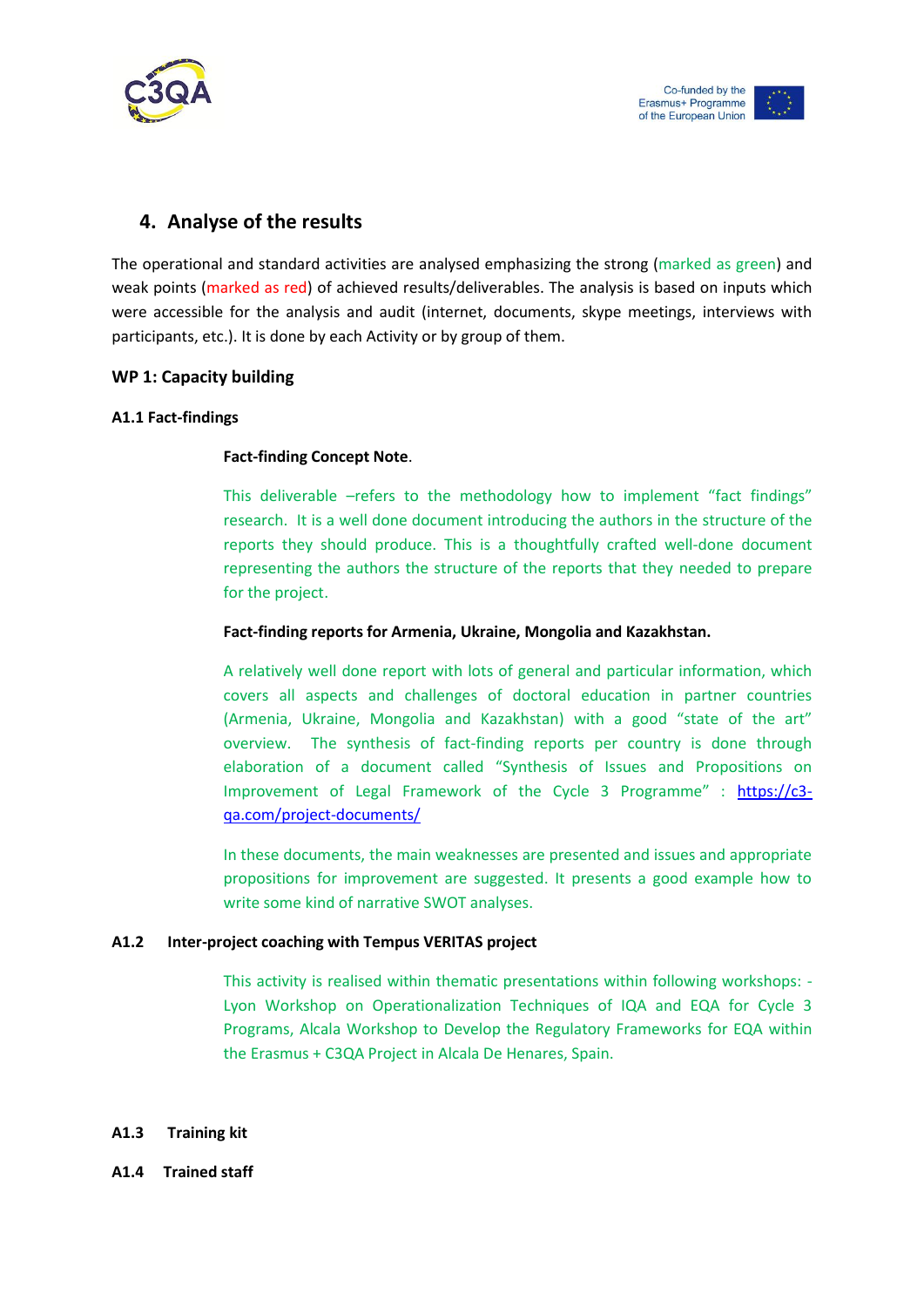

The activities A1.3 and A1.4 have been realised through the following Contributions:

 Documents on Organization of Quality Assurance and Doctoral Studies in Spain, France, and Poland. These are high quality documents that can be used not only for involved countries but elsewhere where the quality assurance on doctoral education are touched upon. They are - introduced as "good practices".

 – Training Kit– for supporting the continuous professional development of staff involved in Quality Assurance of Cycle 3 (doctoral) programmes in Higher Education. The document is a compilation of the above mentioned documents on Organization of Quality Assurance and Doctoral Studies in Spain, France, and Poland with additional explanations. This is a very useful document for training, even for research on quality issues relevant to the doctoral education.

• Resources on Doctoral Education are accessible on the website. A good collection of the documents that covers different aspects of doctoral education (Doctoral Education for Europe, Doctoral Education through the Lenses of the Bologna Process, From Product to Process, The Reform of Doctoral Education in Europe and China, The Formation of Doctoral Education, Survey Doctoral Education in Europe Today, Principles for Innovative Doctoral Training, 2013 Byrne Quality Assurance ARDE project results, 2010 EUACDE Universities Achievements Salzburg Principles 1, Creative Inquiry and Scholarship: Applications and Implications in a Doctoral Degree, Doctoral Studies and Qualifications in Europe and the United States: Status and Prospects, Doctoral Education-Taking Salzburg Forward Implementation and New Challenges, Maintaining a Quality Culture in Doctoral Education at Research-Intensive Universities, Bologna Seminar Doctoral Programmes for the European Knowledge Society).

• Throughout the entire timeframe of the project the training activities of the staff are performed in the forms of thematic seminars, presentations, brainstorming, team work etc. It was a great opportunity for participants to become trained in this important field.

 As very useful I estimate specific documents sent by several involved Universities on quantitative indicators on training (how many persons are trained from different target groups, staff, professionals in doctoral education, administrative in doctoral education) and which competences they learned? How many certificates were issued etc. Good example of such documents presents KAZGUU which had at all 26 people trained from different target groups. Also, KNUTE had very intensive training activities.

# **WP 2: Development/revision of national policy framework of QA of Cycle 3 programs in Armenia, Kazakhstan, Mongolia and Ukraine**

A2.1 Synopsis of partner countries national policies, procedures and structures for Cycle 3 program QA in line with Salzburg principles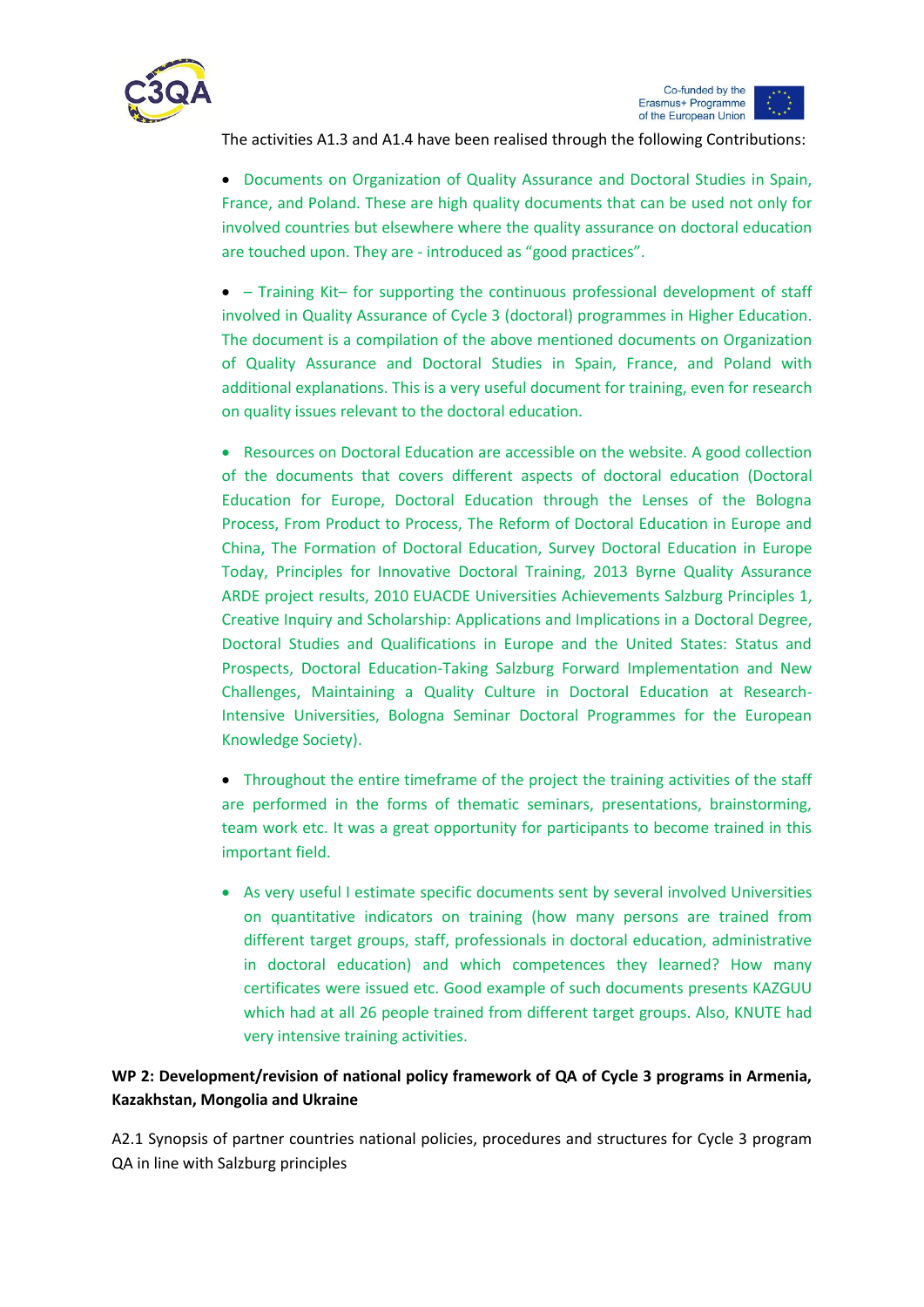



A2.2 Regulatory frameworks (including standards and procedures) for QA of cycle 3 programs;

#### A2.3 Workshop on EQA of cycle 3

A2.4 National level guidelines on establishment of QA systems for cycle 3 programs for Armenia, Kazakhstan, Mongolia and Ukraine

> The above WP2 is summarised in Synthesis of Issues and Propositions on Improvement of Legal Framework of the Cycle 3 Programme. This set consists of "Armenia Cycle 3 Issues and Propositions", "Kazakhstan Cycle 3 Issues and Propositions", "Mongolia Cycle 3 Issues and Propositions", as well as "Ukraine Cycle 3 Issues and Propositions". All analyses are done having in mind the following criteria/aspects: Salzburg principle, Regulatory field, Issue Proposition for improvement. The state on the terrain is compared with the criteria.

> Several Thematic Workshops or Seminars in Partner or EU countries have been organised for the purposes of the project focused on the analysis of the QA, EQA, IQA and their interaction.

> National level guidelines on establishment of QA systems for cycle 3 programs for Armenia, Kazakhstan, Mongolia and Ukraine are proposed by the project. Some of them are embedded in the legal documents of partner countries, as it is in case of Mongolia.

> Although all deliverables scheduled by –A2.1.4 are realised, one - synthesized document (in short notes) should be prepared, for example, who accepted recommendations and in which form? What are the common and what are -specific recommendations? After revisions the C3QA project sent a Table with summarised Indicators of progress within Regulatory framework, National level guidelines on establishment of QA system for Cycle 3 Program, EQA body established and operational, IQA policy manuals, 1 Cycle 3 Program evaluated and accredited, 1 equipped QA unit, Fact-finding reveals the actual capacity building needs peculiar to each context, Training kit for HEIs ensuring capacity to develop and apply QA mechanisms applicable for Cycle 3 program providers, IQA standards, indicators, mechanisms and procedures for Cycle 3 programs research program levels are in line with the European guidelines. The links about documents which show "Nota bene" are provided.

#### **WP 3: Development of internal and external QA systems for Cycle 3 programs**

- A3.1 Synopsis of HEI approaches to IQA of Cycle 3 programs in line with the Salzburg Principles
- A3.2 Workshop on operationalization of EQA and IQA
- A3.3 External QA bodies are established
- A3.4 EQA body operationalization systems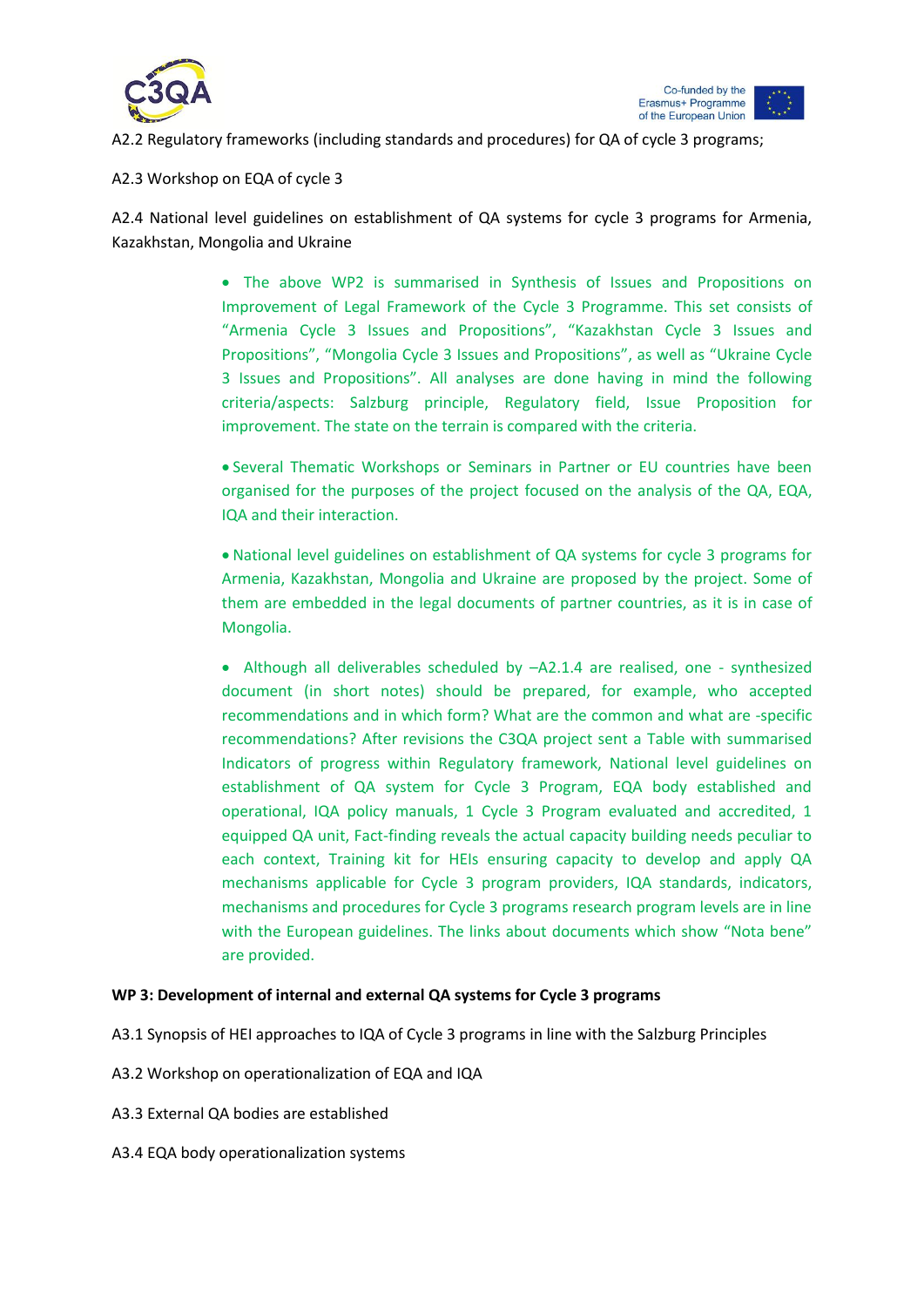

#### A3.5 Internal QA systems are operational

A3.6 Internal quality assurance policy manuals for the PCIs are operational.

A3.7 Equipment purchase for EQA and IQA bodies

- The main deliverables from the above WPs and Activities can be summarised in
	- o IQA Policy Manuals are delivered for 3 Armenian Universities French University in Armenia, State Academy of Fine Arts of Armenia, and Yerevan State University.
	- o State Academy of Fine Arts of Armenia (SAFA) IQA manual should be better structured and introduced (template, methodology etc). In revision process I am informed that request has been sent to SAFA to prepare Table with indicators.
	- o IQA Policy Manuals are delivered for 2 Kazakh universities, South-Kazakhstan State University and KAZGUU Law School
	- o IQA Policy Manuals are delivered for 2 Ukrainian universities, Kyiv National University of Trade and Economics and Simon Kuznets Kharkiv National University of **Economics**
	- o IQA Policy Manuals are delivered for 2 Mongolian universities, National University of Mongolia and - Otgontenger University.
	- o IQA rules are similar for all 4 countries. Otgontenger University IQA is a good example of methodologically done IQA document.
	- $\circ$  Good point is a very intensive campaign of Workshops on operationalization of EQA and IQA during the project life cycle. The workshops and seminars were very diverse in terms of target groups and very focused in terms of topics.
	- o QA, EQA and IQA bodies are established and they become operational. Good and innovative examples are the experts panels established for pilot accreditation purposes. Many other instructional and national bodies are established.

#### **WP 4: Pilot accreditation of Cycle 3 program providers**

- 4.1 Self-assessment reports by HEIs
- 4.2 External evaluation of Cycle 3 programs providers by peers through site-visits
- 4.3 Accreditation of cycle 3 programs
- 4.4 Workshop on the lessons learnt
- 4.5 Refinement of the developed tools
	- The above WP 4 delivered 2 main groups of deliverables:
		- o EQA standards/guidelines for Pilot Accreditation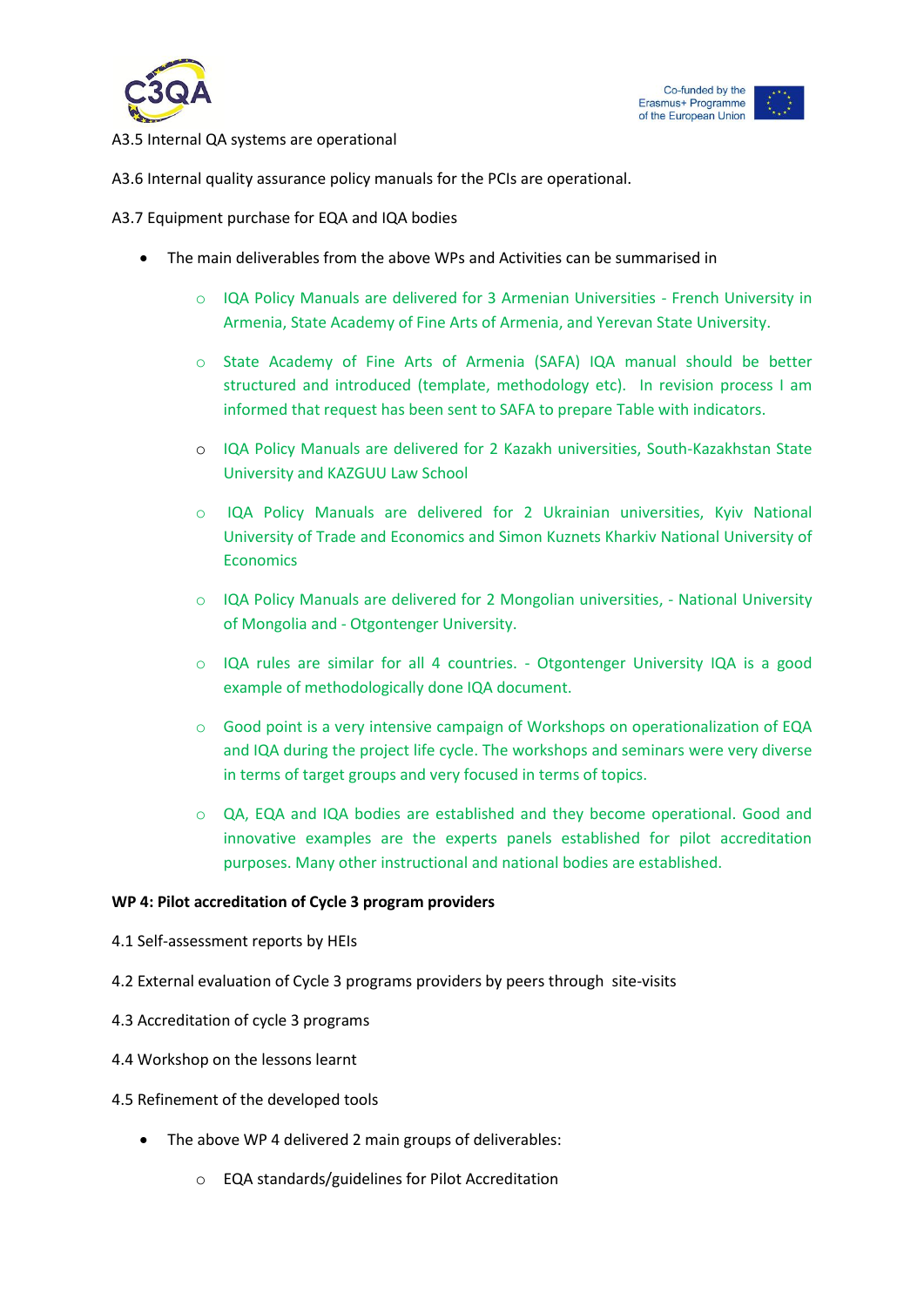

- Standards and Guidelines for the QA of C3 programmes for Armenia. This is a good document based on the requested criteria. The detailed SWOT analysis is the most valuable part of this document. -
- Standards and Guidelines for the QA of C3 programmes for Kazakhstan. In this good document clear rules are set up for QA of C3 programmes in this country.
- Standards and Guidelines for the QA of C3 programmes for Ukraine. The French document on accreditation is introduced, because the project was obliged to use the standards and guidelines from one of the participating QA agencies in the project. In fact, the Ukrainian QA agency being nonfunctional during the project lifetime, Ukrainian partners from universities were not able to create standards and guidelines for the external QA. And the Ministry was against the introduction of new system of external QA. The Consortium found appropriate solution for this problem introducing the practice of good example from EU partner country.
- The use of French QA standards and guidelines was also conditioned by the willingness of the Ukrainians universities passing official international accreditation for PhD programmes in Economics. Here we have a good example of overcoming national barriers with offering one international document.
- Standards and Guidelines for the QA of C3 programmes for Mongolia. This is a good document with clear rules and based on the requested criteria.
- In Standards and Guidelines for the QA the criteria related to the industry and labour market should also be included. The Consortium agreed to take in account this remark during project implementation – sustainability of the project.
- **The students' opinions and pools should also be considered.** Here we agreed with Consortium that it is matter of time. Namely, during project implementation all Institutions will take in account to sense students'' opinion about a new system.
- o Self-Assessment Reports for Pilot Accreditations of Cycle 3 (Doctoral) Programmes. The self-assessment reports for the following universities are provided:
	- Armenia
		- French University in Armenia Foundation (UFAR)
		- State Academy of Fine Arts of Armenia (SAFAA)
		- Yerevan State University (YSU)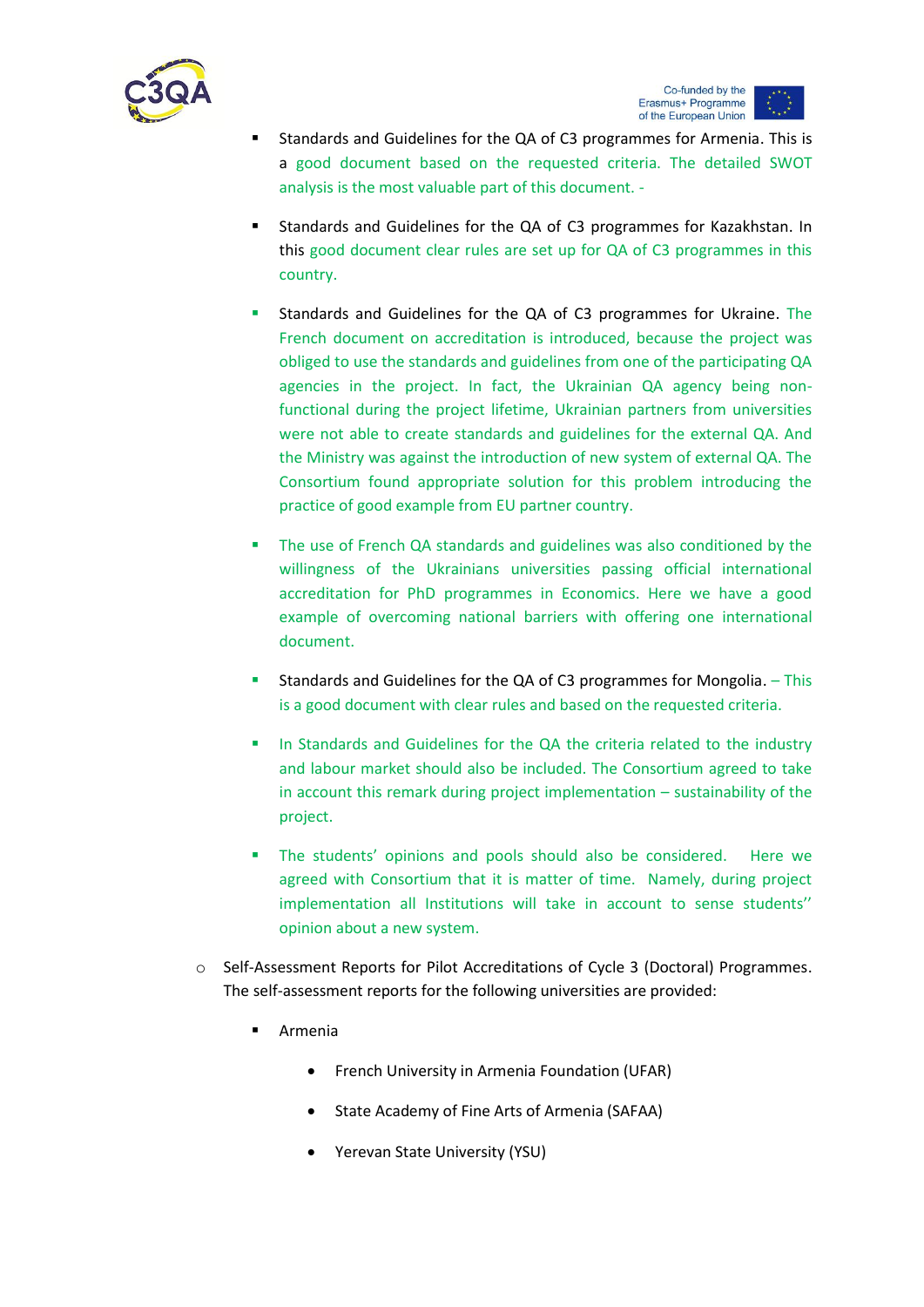



- Ukraine
	- Kyiv National University of Trade and Economics (KNUTE)
	- **•** Simon Kuznets Kharkiv National University of Economics (KhNUE)
- Kazakhstan
	- Kazakh Humanities and Law University (KAZGUU)
	- M.Auezov South Kazakhstan State University (SKSU)
- Mongolia
	- Otgontenger University (OU)
	- National University of Mongolia (NUM)
- The main comment on deliverables from WP4 was that no enough proofs about pilot accreditation (any document from responsible bodies that PhD program is accredited following the preparation of C3QA guidelines and standards, usually it is a letter from responsible ministries) is presented. Also, some letters with conclusions and acts from the University Councils should be welcome, even at the faculty level). It is useful to put on the project website a copy of the accreditation documents. After considering this comment the Consortium collected evidences and made them accessible in the project web site and promise will mention them in the final Report.
- For each site visit at least three peers from project partner institutions participated. The list of the site-visit participants was evidenced. Besides, national experts together with peers were also involved in the site-visit panels.
- The criteria related to the industry and labour market should also be included in the self-assessment. Even, those documents from industry and services can be from workshops, study visits etc.
- It will be very remarkable and useful to have conclusions from the Workshops on the lessons learnt, because it is a kind of project conclusion.

#### **WP 5: Quality Control and Monitoring**

- It seems that QC has been done within project management that is good approach. Quality Assurance Plan of C3QA Project provided is a very concise document and involves all important elements.
- After each workshop an online evaluation was organized. Consortium should make efforts to do them more visible through the project web site.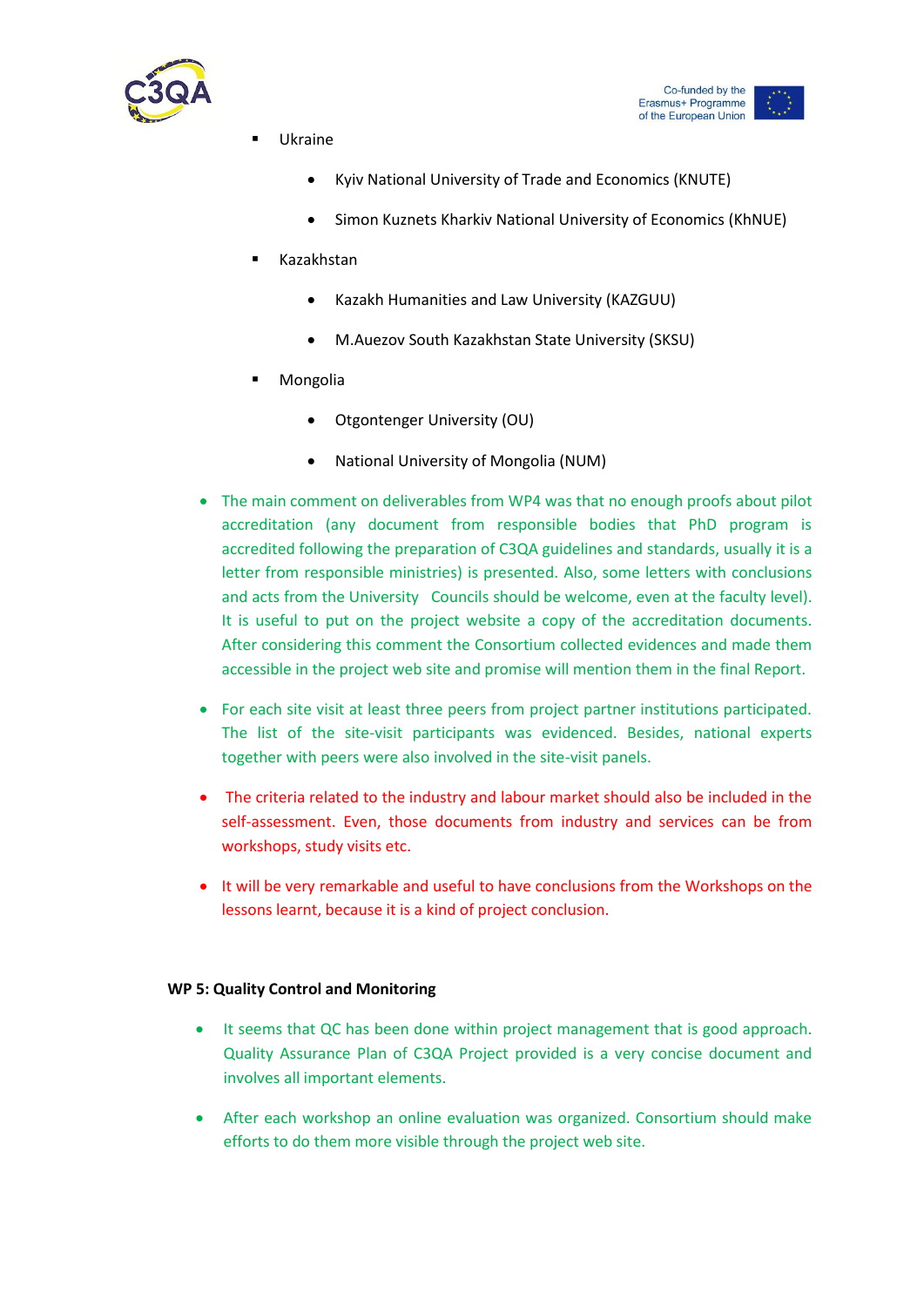

- Students' opinions and questionnaires should also be very useful for building a real QA system.
- The recommendations from NEOs after each monitoring visit were shared with the partners in order to address timely. They were very useful for on-line correction.

### **WP 6: Dissemination**

- Dissemination is one of the best achievements of the project. We have internal, external, regional dissemination.
- Dissemination Strategy for Erasmus+ C3QA project is a high-quality and concise document.
- Different dissemination activities are implemented in all the countries. They are presented in conference website via news releases as well as various other media channels.
- During the preparation of project final report partners provided information on dissemination activities, which are shared through project web site. Also, some statistics of accessing the dissemination channels are provided. It is impressive that C3QA project was very visited by auditory, coming from different target groups.
- Dissemination activities in EU countries should be better. EU countries are also obligated to perform dissemination activities? Their role is also to do their job visible for others. During the preparation of project final report the Coordinator needs to re-ask EU partners to provide the detailed information on dissemination activities, which should be shared through project web site.

#### **WP 7: Sustainability**

- In some respect sustainability of the project is achieved in some countries as in Mongolia, where the QA from C3QA is embedded in national legislation.
- In the other countries it is partially achieved through the Standards and Guidelines for the QA of C3 programmes, even though not formalized in the legislation yet.
- The sustainability on the local (university level) is well achieved by IQA.
- It is obviously that C3QA project delivered important documents (like strategies, recommendations…), which promise good project sustainability. Those are very important documents, which define the program of short and long term sustainability. Good example is the main strategy for project sustainability related to the adoption of the policy and tools for internal and external QA of doctoral programmes. At the university level, all participating universities adopted the internal quality assurance policy for QA of doctoral programmes. As to the external QA tools: in Mongolia and Kazakhstan the standards and guidelines for QA of doctoral programmes are officially adopted. 3 official accreditations were done in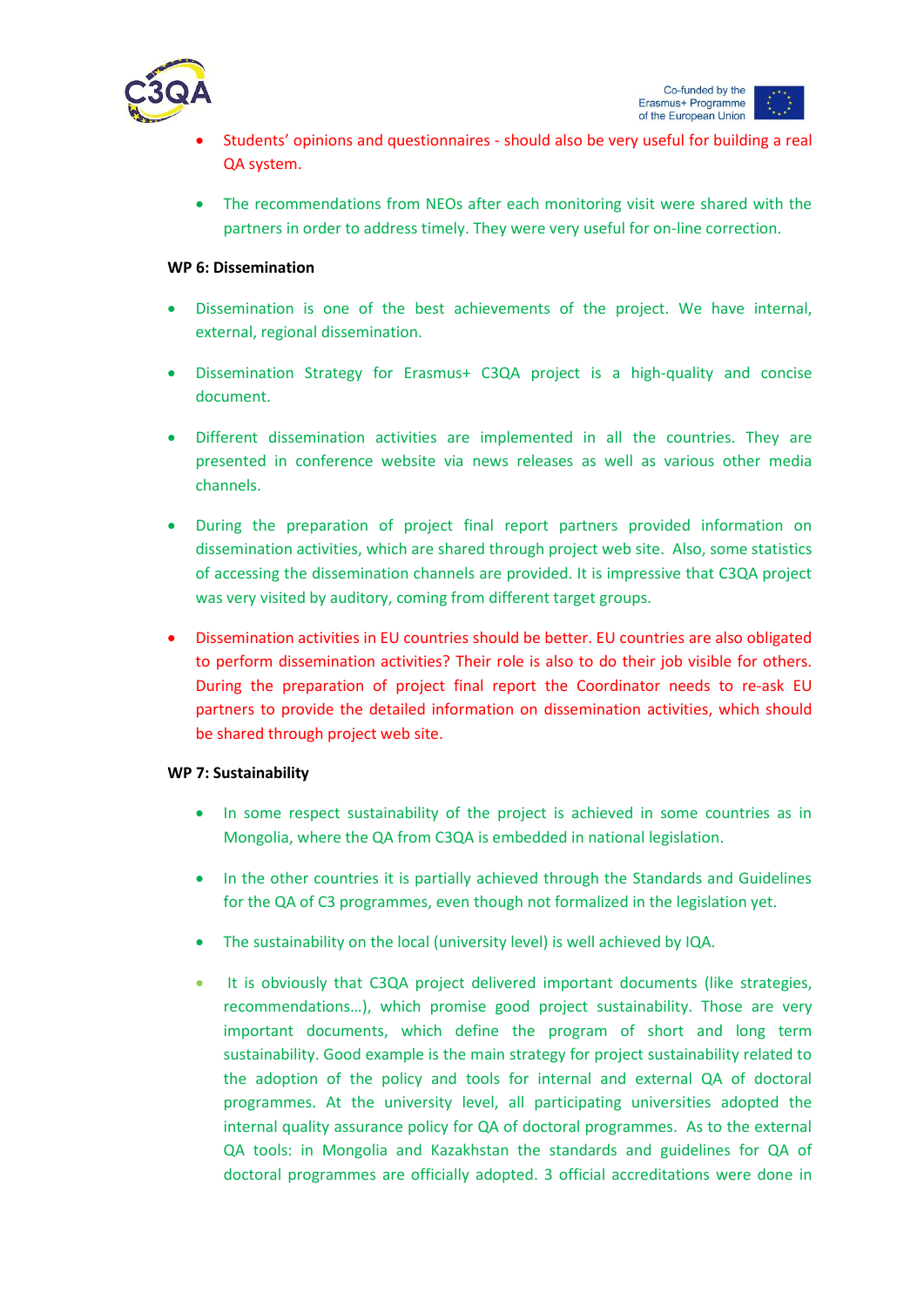

the project lifetime for doctoral programmes in Educational Studies and Biology in Mongolia, and Chemistry in Kazakhstan. In Ukraine the piloted French standards and guidelines were presented to the newly functioning QA agency for consideration. In Armenia, the Standards and guidelines for QA of doctoral programmes can be officially adopted only after adoption of the draft law on higher education which is currently under public discussion.

### **` WP 8: Management of the project**

- It is obvious- that project had very good management led with the coordinating university.
- The daily management is visible via minutes, nominations, Committees, preparation and realisation of all activities.
- The project management is very well documented.
- I am not competent for financial management and I did not have any reach toany financial document on the website. Thus, I am not able to comment on this aspect of the management.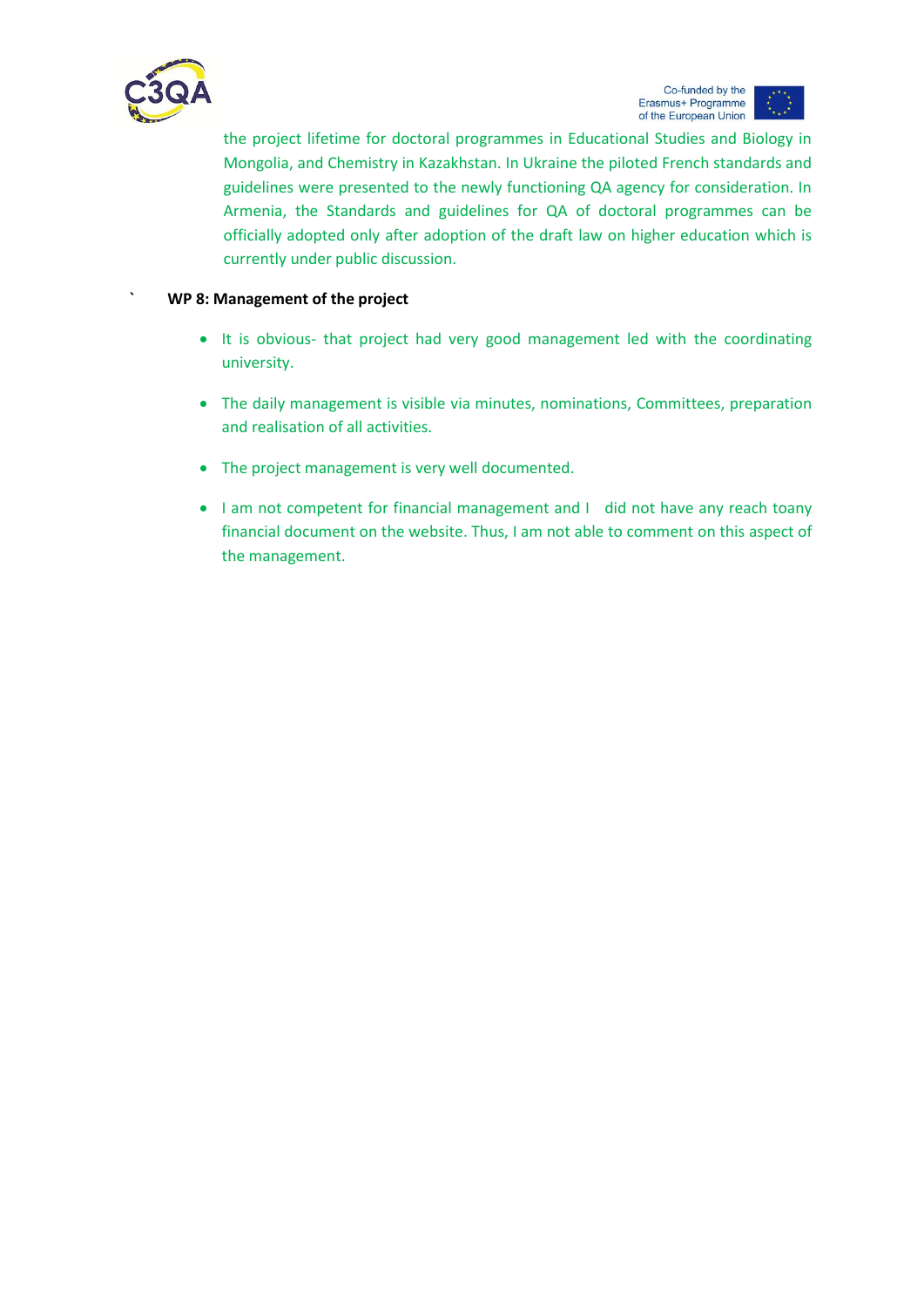

# **5. Final Opinion and Recommendations**

- Through close examination of the work packages, deliverables and the entire project, **I am very well satisfied that an excellent job is done in the realization of the core objectives of the project.** Particularly,
- Most of the planned outcomes of C3QA project have been achieved.
	- o The regulatory frameworks for Quality Assurance (QA) of cycle 3 programs in 4 countries are improved with several embedded solutions in corresponding legal acts that guarantee better quality of C3 QA process. Those solutions are the result of Consortium work and it consists of many elements of good EU practices transferred from the EU partners during the period of the project implementation.
	- o The C3QA Consortium proposed a set of national level guidelines, standards and procedures of QA for cycle 3 programs to be approved by the national authorities. It is expected that the national bodies will accept them and embed the proposed documents and standards in the mandatory documents in the near future. Also, such guidelines and standards can be used as examples of "a good practice" for QA of the  $1<sup>st</sup>$  and  $2<sup>nd</sup>$  cycle as well as for the QA in general education and research.
	- o The Consortium did its best for implementing a pilot accreditation of cycle 3 programs in each partner country using very well-developed QAS methodology. The management of the Project claimed that they did it in the couple of the cases, but I did not have any written evidence on the website.
	- $\circ$  The Consortium -increased the human and infrastructural capacities of 4 countries in the field of QA in 3rd cycle education by:
		- advancing the quality of human resources by training many people from different target groups (academics and supervisors, professionals in doctoral education, administrative staff in doctoral education);
		- **EXT** improving equipment infrastructure and making it fully functional for the EQA and IQA bodies.
		- enhancing awareness of the necessity of using QAS methodology for 3 cycle of education among responsible bodies as well as higher academic communities of the partner countries .
	- $\circ$  By intensive dissemination activities the C3QA project highlighted a new field in 3 cycle (doctoral) education system of Armenia, Ukraine, Kazakhstan and Mongolia. The Consortium implemented many workshops, seminars and trainings on the topic of QA for the 3<sup>rd</sup> Cycle of education.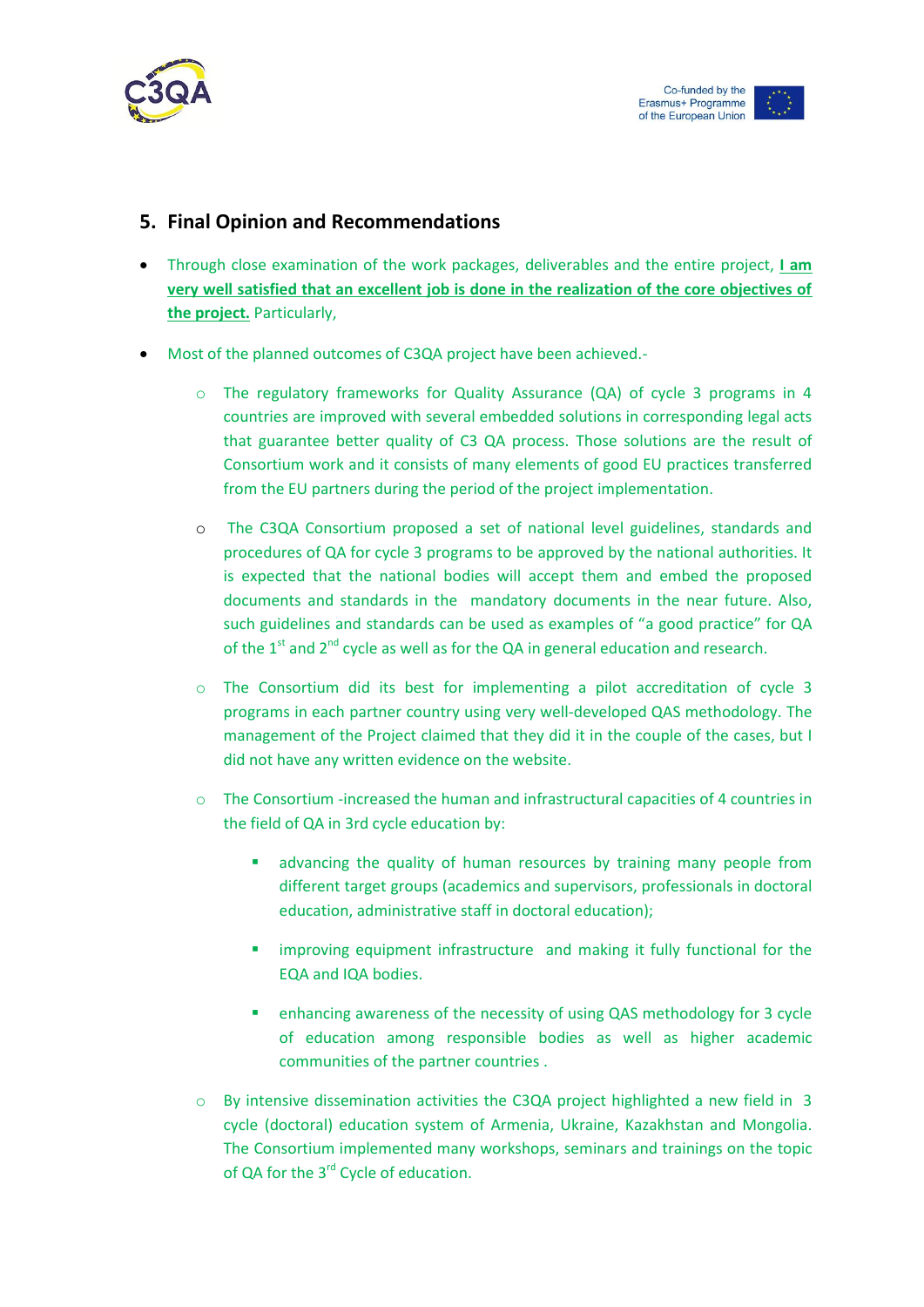

- The Consortium gave a valuable contribution to the development of the QA in a broader perspective.
- o My assessment of the project website is very positive. I like with the site interface in terms of style, font, and layout. In terms of navigating the site, the site structure is clearly understood and the information that is on the site is clear, pertinent information, well-structured and classified. Loading times are excellent.
- o The cooperation with stakeholders in all partner countries was very intensive and fruitful. Also, the cooperation within participating institutions is very valuable.
- By analysing and auditing **several weakness are noted.** In order to achieve full results in the further stages (I hope the project will be extended in some form) the following measures should be undertaken (or recommended):
	- o Sustainability is a crucial point for the further success of C3QA idea.
	- o All responsible Bodies and Agencies in target countries should fully accept the results of C3QA project and include them -in their cycle 3 regulatory acts and documents.
	- o The target countries as well as other countries of the Region, should form a Council for QA of Doctoral Education that will foster and follow this type of education.
	- o On national level the Committees and Bodies should be established and become fully operational.
	- o On university level the Commissions for providing QA in doctoral education should be established.
	- $\circ$  On the university and national level the emphasis should be put on strengthening the capacities of professional and administrative staff in Doctoral Education. As it is seen from the project flow, the existing administrative and professional staff of the cycle 1 and cycle 2 are performing the job related to the cycle 3 education.
	- o The opinions of PhD students should be one of the inputs for designing a more sustainable QA system.
	- o The internationalisation as well as an intensive cooperation with EU or overseas partners should be continued upon the completion of the project.
	- o The labour market should be animated to recognise jobs with PhD competences, as without this option the efforts in doing quality PhD education will be neglected and the number of enrolled PhD students will gradually decrease in the course of time.
	- o Cooperation with industry and services are of a high importance for the project sustainability.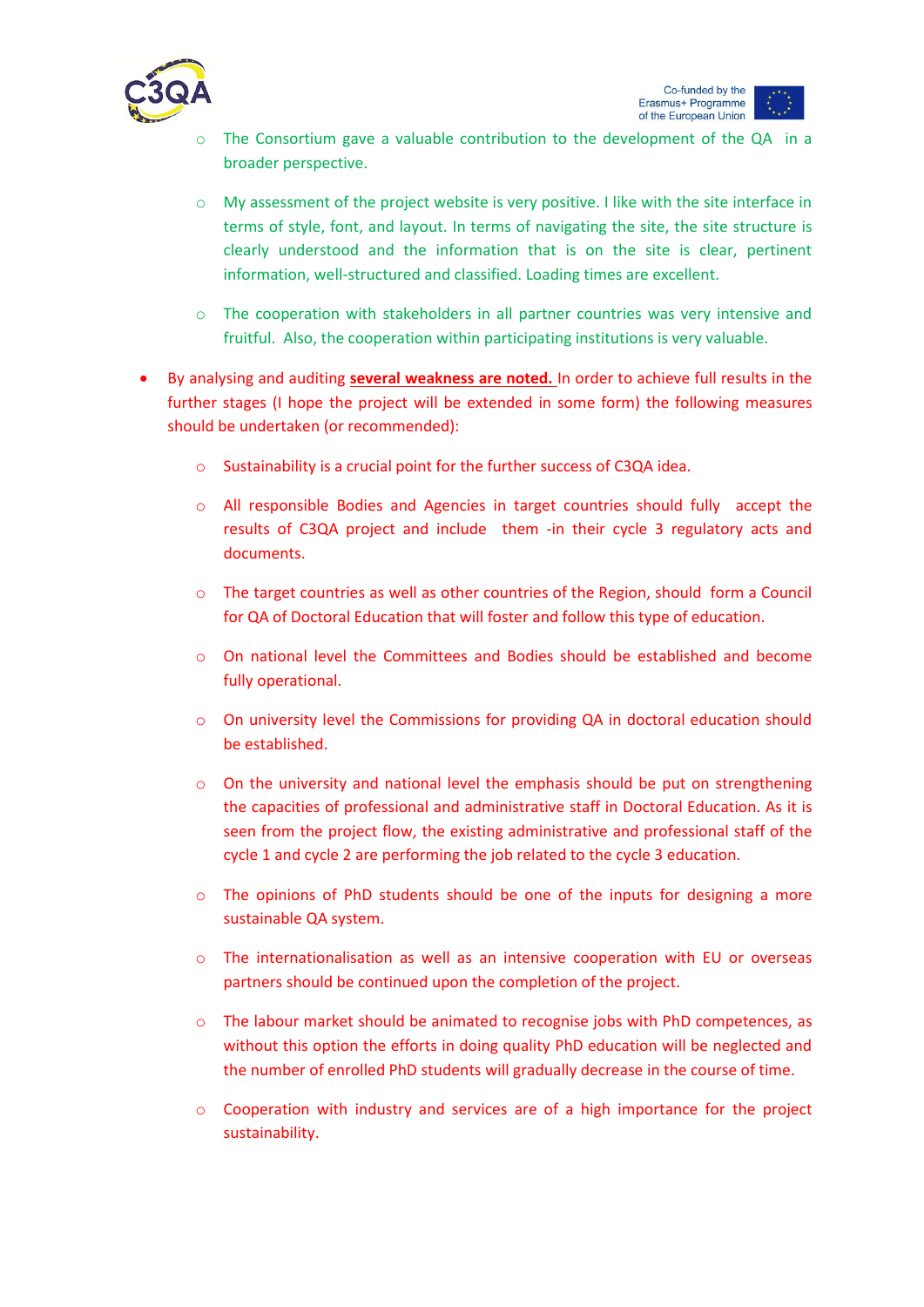

C3QA project should be continued and consortium will operate upon the completion of the project.

# **7. Sources**

During doing this analysis different sources were used:

- 1. WEB site of the C3QA Project, <https://c3-qa.com/quality-assurance-of-doctoral-studies/> including all documents and deliverables.
- 2. Remote working meeting with C3QA Participants, 26.09.2019.
- 3. Remote working meetings with project coordinator, sep-okt 2019.
- 4. Doctoral programmes for the European knowledge society: report on the EUA Doctoral Progammes project, 2004- 2005. EUA, Brussels, 2005.
- 5. Salzburg Principles, EUA, Brussels, 2005.
- 6. The European Charter for Researchers The Code of Conduct for the Recruitment of Researchers. European Commission, Brussels, 2005.
- 7. Salzburg II Recommendations. European Universities' Achievements Since 2005 in Implementing the Salzburg Principles. EUA, Brussels, 2010.
- 8. Study on the organisation of Doctoral Programmes in EU neighboring countries.
- 9. Principles for Innovative Training, European Commission, Brussels, 2011.
- 10. PhD Training in Central- and South-East Europe: Leave to Explore Return to Lead. The Global Round Table, Budapest, 2012.
- 11. Byrne, J., Jorgenson, T., Loukkola, T. Quality assurance in Doctoral Education results of the ARDE project. EUA, Brussels, 2013.
- 12. Doctoral Education in Central- and South-East Europe: Follower or Leader? A Wake-Up Call. The Global Round table, Budapest, 2013.
- 13. Overview of Doctoral Training in the EU, Seven Principles of Innovative Doctoral Training, Models for Organising Doctoral Training, Application of the 7 Principles of Innovative Doctoral Training, Recommendations for the University of Montenegro , <http://www.redos.ac.me/Montenegro%20Tsakonas%20Dec%202016.pdf>
- 14. Lucas Zinner, Professionals in Doctoral Education, <https://phaidra.univie.ac.at/view/o:454303>